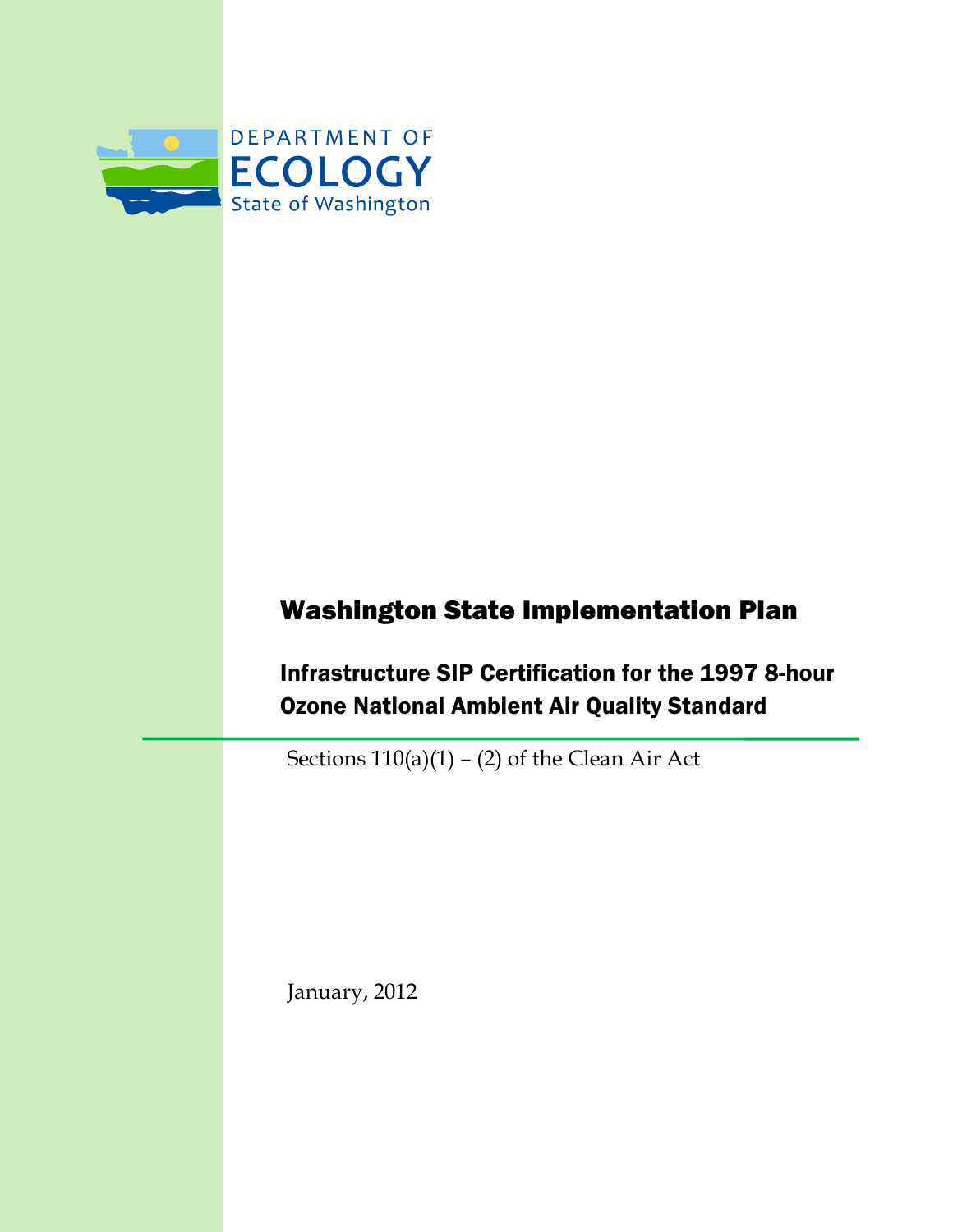# **Table of Contents**

| §110(a)(2)(C) Program to enforce control measures, regulate modification and construction of         |  |
|------------------------------------------------------------------------------------------------------|--|
|                                                                                                      |  |
| §110(a)(2)(E) Adequate personnel, funding and authority to carry out plan; comply with state boards; |  |
| §110(a)(2)(F) Stationary source emissions monitoring and reporting system 10                         |  |
| §110(a)(2)(G) Authority to declare air pollution emergency and notify public10                       |  |
|                                                                                                      |  |
| §110(a)(2)(J) §121 consultation; §127 public notification; and PSD and visibility protection 11      |  |
|                                                                                                      |  |
|                                                                                                      |  |
|                                                                                                      |  |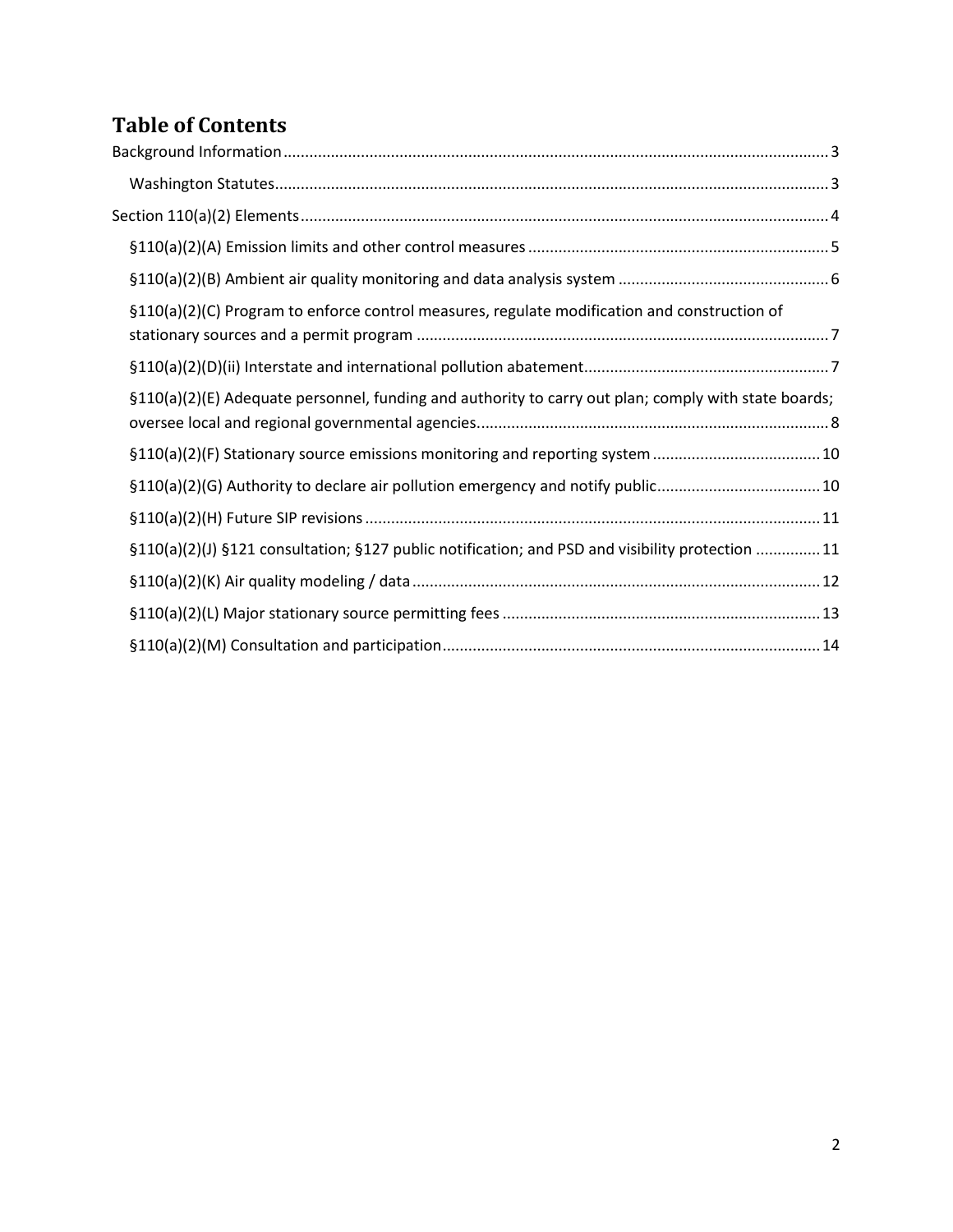## <span id="page-2-0"></span>**Background Information**

On July 18, 1997 the United States Environmental Protection Agency (EPA) promulgated new 8-hour ozone National Ambient Air Quality Standards (NAAQS). Within 3 years following the promulgation of a new standard, states must submit a State Implementation Plan (SIP) revision addressing the state's capacity and regulatory framework for implementing the new standards, i.e. infrastructure elements. Intervening litigation that followed the issuance of the new NAAQS in 1997 led to some uncertainty regarding the timing and requirements of the infrastructure SIP submittal and resulted in late submittals among the states.

On October 2, 2006 EPA issued the "Guidance on SIP Elements Required Under Sections 110(a)(1) and 110(a)(2) for the 1997 8-hour Ozone and PM2.5 National Ambient Air Quality Standards." In this guidance, EPA stated that existing SIP may already meet the infrastructure SIP requirements. Thus, upon evaluation of its SIP, a state may submit a certification for those infrastructure SIP elements that have already been addressed. In this submittal, Washington provides certification showing how Washington's SIP (40 CFR Part 52, Subpart WW) meets the infrastructure requirements under the CAA.

## <span id="page-2-1"></span>**Washington Statutes**

To support Washington's assurance of adequate authorities to develop and implement infrastructure SIP elements, this submittal relies upon the most current version (2012) of the state laws codified in the Revised Code of Washington (RCW). To facilitate EPA's review, a copy of each pertinent statute is provided with the submittal. The statutes can also be found on-line at the Washington State Legislature Web Site[: http://apps.leg.wa.gov/rcw/default.aspx](http://apps.leg.wa.gov/rcw/default.aspx) 

This submittal refers to provisions in the following RCW Chapters:

- [Chapter 70.94 RCW:](http://apps.leg.wa.gov/rcw/default.aspx?cite=70.94) *Washington clean air act*
- [Chapter 43.21A RCW:](http://apps.leg.wa.gov/rcw/default.aspx?cite=43.21A) *Department of ecology*
- [Chapter 34.05 RCW:](http://apps.leg.wa.gov/rcw/default.aspx?cite=34.05) *Administrative Procedure Act*
- [Chapter 42.30 RCW:](http://apps.leg.wa.gov/rcw/default.aspx?cite=42.30) *Open public meetings act*
- Chapter [42.17 RCW:](http://apps.leg.wa.gov/rcw/default.aspx?cite=42.17) *Public Disclosure Act*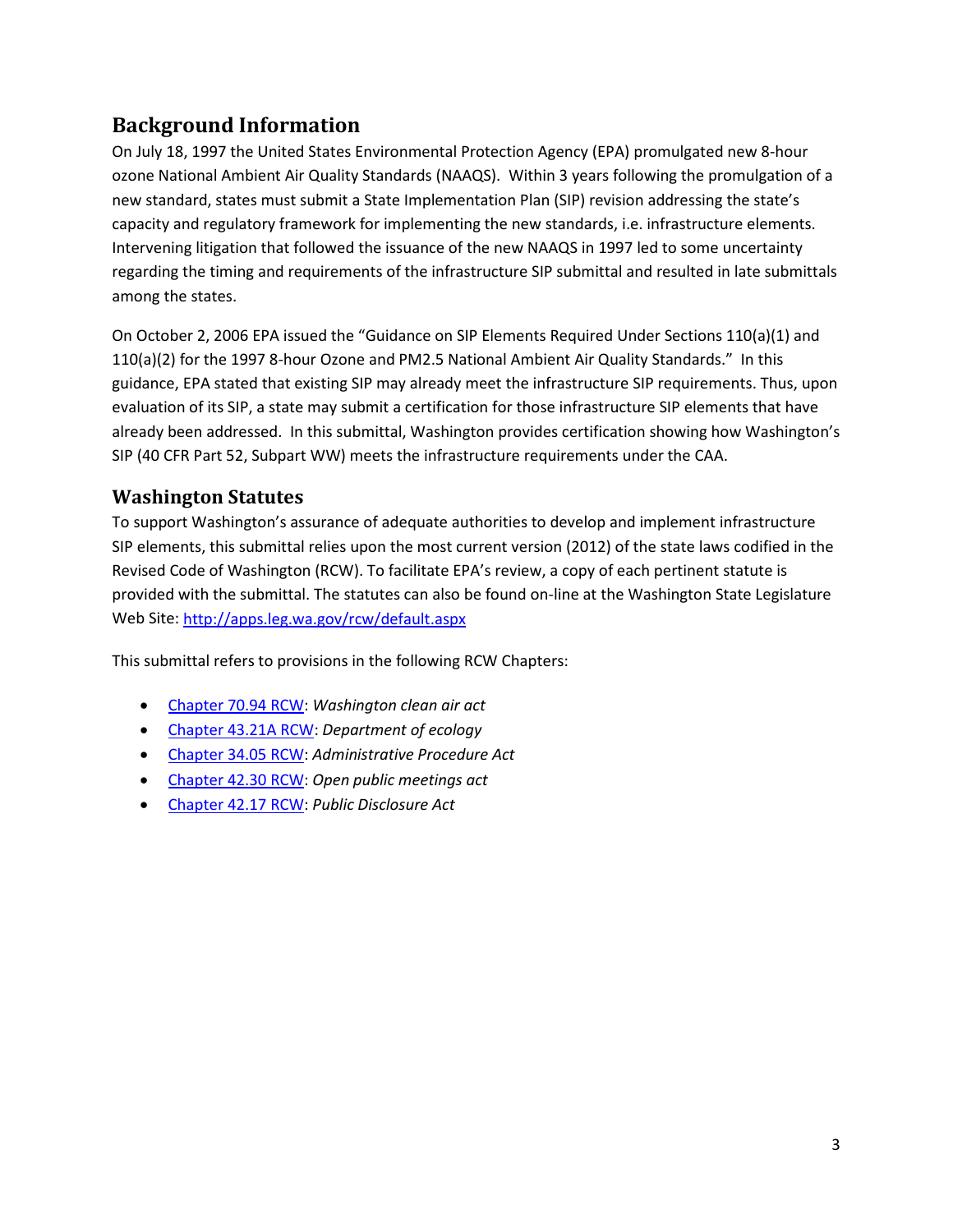## <span id="page-3-0"></span>**Section 110(a)(2) Elements**

The infrastructure SIP must address the requirements under sections  $110(a)(1)$  and  $110(a)(2)$  of the Clean Air Act (CAA). Section 110(a)(1) requires this plan to be submitted to EPA after a reasonable public notice and comment period and within three years after the promulgation of a national ambient air quality standard (or any revision thereof). Section 110(a)(2) lists specific infrastructure elements:

- A. Emission limits and other control measures
- B. Ambient air quality monitoring and data analysis system
- C. Program to enforce control measures, regulate modification and construction of stationary sources and a permit program
- D. Interstate transport and interstate and international pollution abatement\*
- E. Adequate personnel, funding and authority to carry our plan; comply with state boards; oversee local and regional governmental agencies
- F. Stationary source emissions monitoring and reporting system
- G. Authority to declare air pollution emergency and notify public
- H. Future SIP revisions
- I. Nonattainment areas\*
- J. §121 consultation; §127 public notification; and PSD and visibility protection
- K. Air quality modeling / data
- L. Major stationary source permitting fees
- M. Consultation / participation by affected local entities

\*This submittal does not address two elements listed under section 110(a)(2). These elements are:

- Section 110(a)(2)(D)(i), pertaining to the interstate transport. The Department of Ecology (Ecology) addressed this element by submitting a SIP revision *"Addressing the Interstate Transport of Ozone and Fine Particulate Matter".* EPA approved that submission on January 13, 2009 (74 FR 1591).
- Section 110(a)(2)(I), which pertains to the nonattainment planning requirements of the Title I, Part D of the Clean Air. This element is addressed when a state has a nonattainment area for the NAAQS in question. Currently, Washington State has no nonattainment areas for the 8-hour ozone NAAQS promulgated in 1997. The two nonattainment areas for the previous 1-hour ozone standard Central Puget Sound and Vancouver were redesignated to attainment by EPA on September 26, 1996 (61 FR 50438) and May 19, 1997 (62 FR 27204), respectively.

Below is a discussion showing how Washington SIP satisfies the required elements of the section 110(a)(2)(A)-(M) of the Clean Air Act.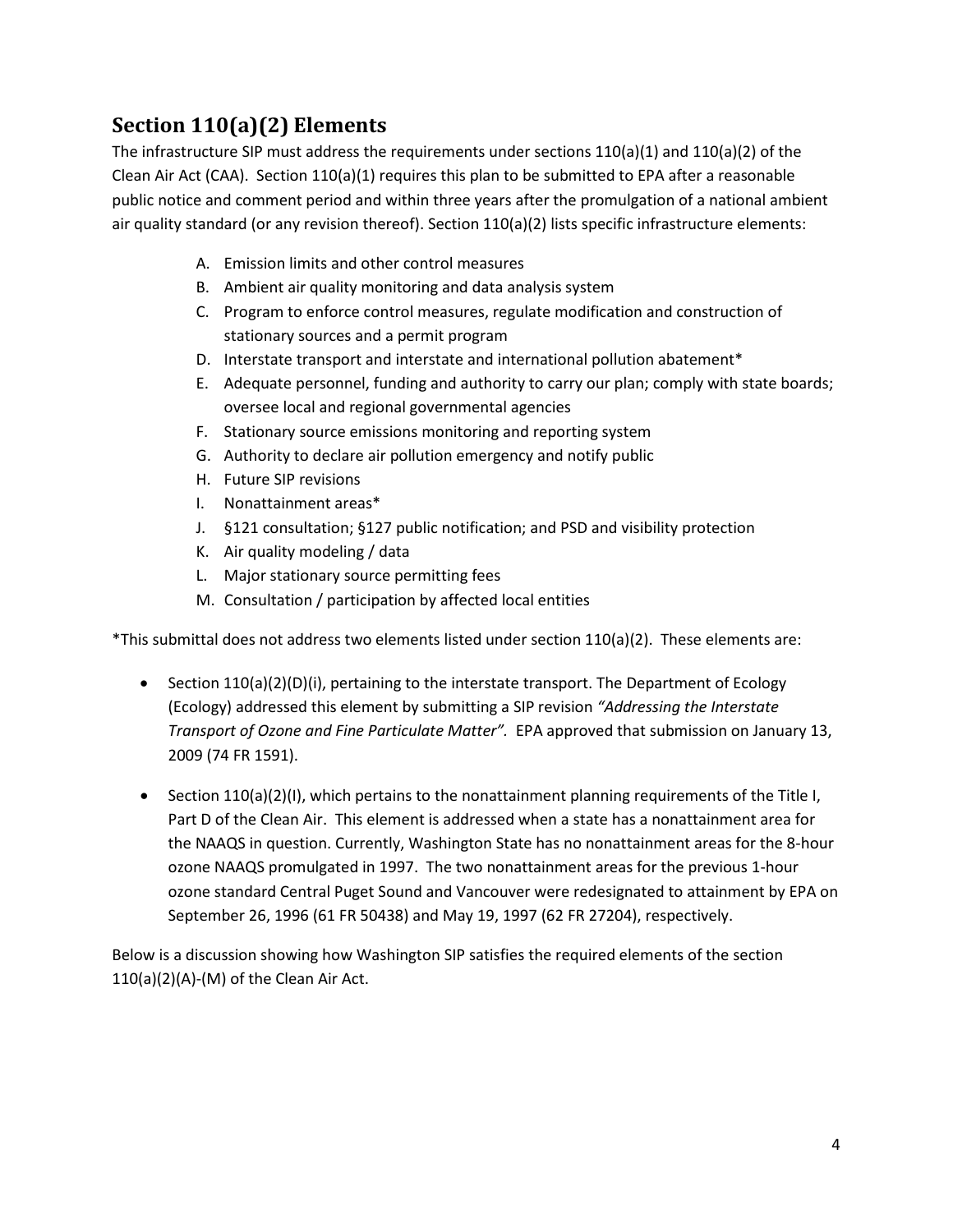## <span id="page-4-0"></span>**§110(a)(2)(A) Emission limits and other control measures**

*Element summary: Include enforceable emission limitations (permits and other control measures, means, or techniques (including economic incentives such as fees, marketable permits, and auctions of emissions rights), as well as schedules and timetables for compliance as may be necessary or appropriate to meet the applicable requirements of this Act.*

#### **Washington Requirement:**

 $\overline{\phantom{0}}$ 

The emissions limitation regulations were adopted in the Washington Administrative Code (WAC) under the Chapters 173-400 through -492 and codified in 40 CFR 52.WW. These regulations are (in parenthesis: State adopted date; EPA effective date; and FR Citation):

- WAC 173-400 *General Regulations for Air Pollution Sources. (3/22/91; 6/2/95; 60 FR 28726)*
- WAC 173-405 *Kraft Pulping Mills.(* 3/22/91; 1/15/93; 58 FR 4578)
- WAC 173-410 *Sulfite Pulping Mills.(* 3/22/91; 1/15/93; 58 FR 4578)
- WAC 173-415 *Primary Aluminum Plants.* (3/22/91; 1/15/93; 58 FR 4578)
- WAC 173-425 *Open Burning. (10/18/90; 1/15/93; 58 FR 4578)*
- WAC 173-433 *Solid Fuel Burning Device Standards*. *(various dates from 12/16/87 to 10/18/90; 1/15/93; 58 FR 4578)*
- WAC 173-434 *Solid Waste Incinerator Facilities. (various dates from 12/16/87 to 1/22/04; 1/15/93; 58 FR 4578)*
- WAC 173-490 *Emission Standards and Controls for Sources Emitting Volatile Organic Compounds. (3/22/91; 9/10/93; 58 FR 37426)*

Washington State has an EPA-approved air quality permitting program for minor sources which ensures that all applicable requirements are included in the source's permit. For major sources, EPA has a Federal Implementation Plan (FIP) in place to implement the Prevention of Significant Deterioration (PSD) program (40 CFR 52.2497)<sup>[1](#page-4-1)</sup>.

Under the Washington Clean Air Act, general authority to adopt enforceable emission standards and limitations and other measures necessary for the attainment and maintenance of NAAQS is contained in RCW 70.94.331, *Powers and duties of department*. The following sections of the statute address various components of the state's emissions control measures and permitting program:

• RCW 70.94.152 *Notice may be required of construction of proposed new contaminant source — Submission of plans — Approval, disapproval — Emission control — "De minimis new sources" defined.*

<span id="page-4-1"></span> $1$  Pursuant to 40 CFR 52.21(u), EPA has delegated authority to implement and enforce the federal PSD program to the Energy Facility Site Evaluation Council (EFSEC) and the Washington State Department of Ecology (Ecology) in separate delegation agreements: *Agreement for the Delegation of the Federal Prevention of Significant Deterioration (PSD) Regulations by the EPA, Region 10 to the State of Washington Department of Ecology, February 23, 2005. Agreement for Partial Delegation of the Federal Prevention of Significant Deterioration (PSD) Program, between EPA and EFSEC dated January 25, 1993.* Ecology applies PSD regulations to most facilities in Washington; EFSEC applies PSD regulations to large energy industry facilities.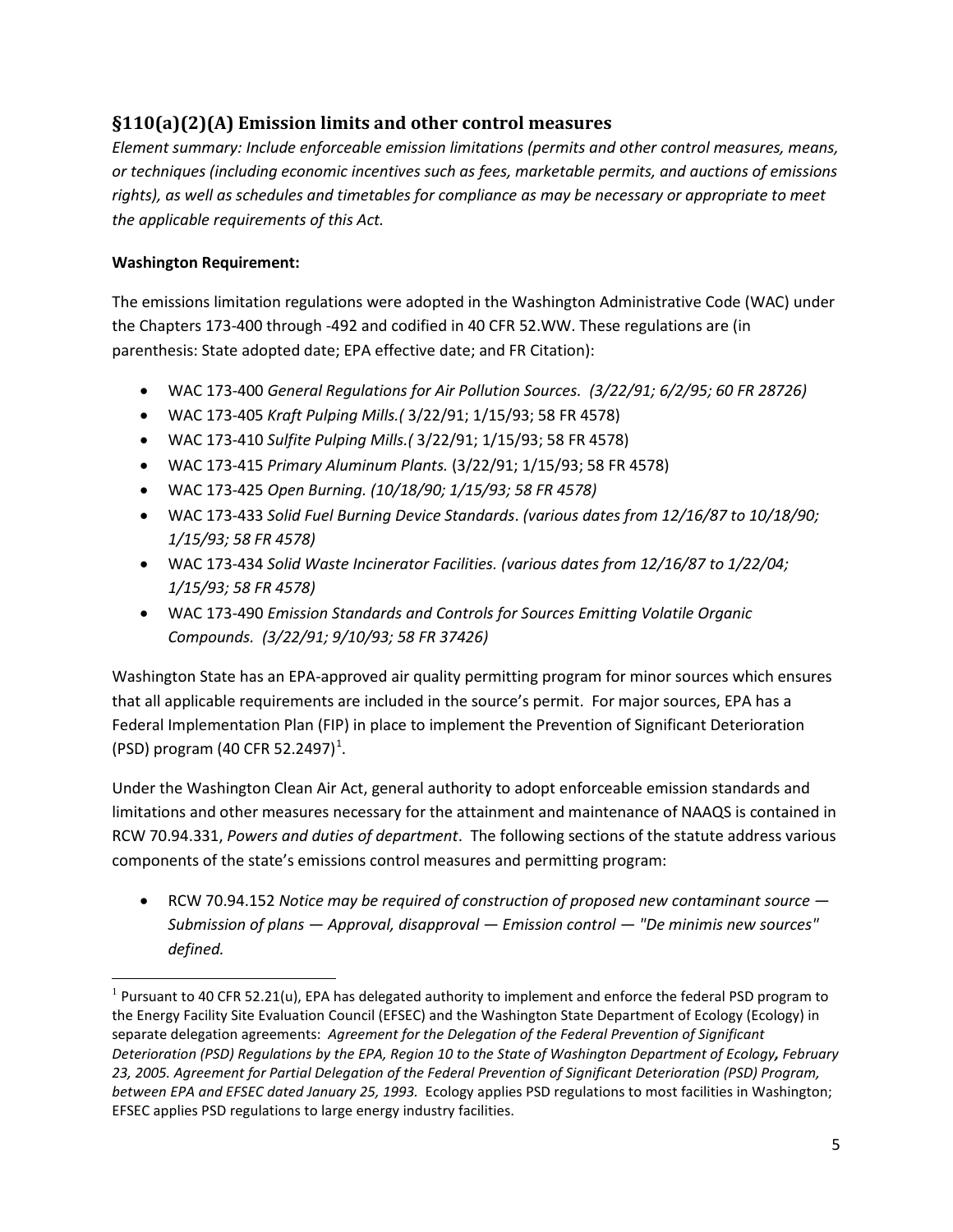- RCW 70.94.153 *Existing stationary source Replacement or substantial alteration of emission control technology.*
- RCW 70.94.161 *Operating permits for air contaminant sources Generally Fees, report to legislature.*
- RCW 70.94.162 *Annual Fees from Operating Permit Program.*
- RCW 70.94.380 *Emission control requirements.*
- RCW 70.94.395 *Air contaminant sources Regulation by department; authorities may be more stringent — Hearing — Standards.*
- RCW 70.94.430 *Penalties.*
- RCW 70.94.431 *Civil penalties Excusable excess emissions.*
- RCW70.94.850 *Emission credits banking program Amount of credit.*

## <span id="page-5-0"></span>**§110(a)(2)(B) Ambient air quality monitoring and data analysis system**

*Element summary: Provide for establishment and operation of appropriate devices, methods, systems, and procedures necessary to monitor, compile, and analyze data on ambient air quality, and upon request, make such data available to the Administrator.*

#### **Washington Requirement:**

ı

The relevant SIP-approved regulations that implement the monitoring systems are found in WAC 173- 400-105, *Records, Monitoring and Reporting* (State adopted 9/20/93; EPA effective 6/2/95; 60 FR 28726).

RCW 70.94.331(5) requires Ecology to provide for or conduct surveillance program that:

- Monitors the quality of the ambient atmosphere
- Monitors the concentrations and movements of air contaminants
- Determines the quantity of emissions to the atmosphere.

A statewide surveillance system consists of a network of State and Local Air Monitoring Stations<sup>[2](#page-5-1)</sup>, a number of Special Purpose Monitors, and one National Core (NCore) site at Beacon Hill. The stations are maintained by Ecology with the assistance of local agencies. The network meets the requirements under 40 CFR Part 58.

Washington's ozone monitoring network comprises eleven sites statewide. Data obtained by this network are used to determine air quality trends and determine the compliance status of an area with the NAAQS and Washington Air Quality Standards (WAAQS) and are reported to the Administrator, via EPA's Air Quality System (AQS) database in accordance with 40 CFR 58.16. Ecology conducts periodic systems and performance audits as well as annual network reviews of the air quality surveillance

<span id="page-5-1"></span> $2^{2}$  Ecology maintains an on-line map of the Washington air monitoring sites: [https://fortress.wa.gov/ecy/enviwa/Default.htm.](https://fortress.wa.gov/ecy/enviwa/Default.htm)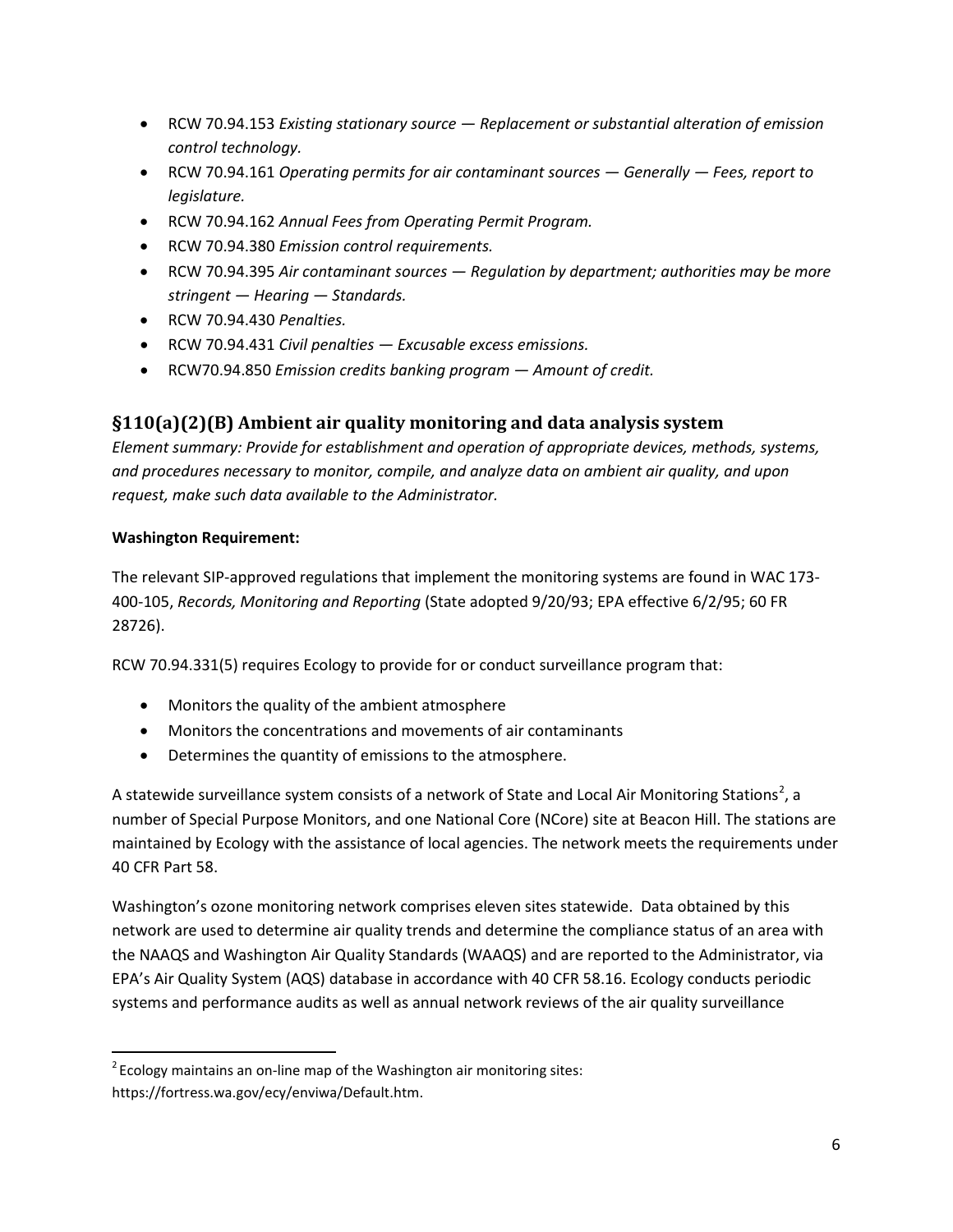system. EPA approved Washington State's 2010 Ambient Air Monitoring Network Report on October 14, 2010.

## <span id="page-6-0"></span>**§110(a)(2)(C) Program to enforce control measures, regulate modification and construction of stationary sources and a permit program**

*Element summary: Include a program to provide for the enforcement of the measures described in subparagraph (A) and regulation of the modification and construction of any stationary source within the areas covered by the plan as necessary to assure that national ambient air quality standards are achieved, including a permit program as required in parts C and D.* 

#### **Washington Requirement:**

The following SIP-approved state regulations provide Washington State with civil and criminal enforcement authority for violations of Title173 WAC under the approved SIP:

- WAC 173-400-230 *Regulatory Actions* (State adopted date 3/20/93; EPA effective date 6/2/95; 60 FR 28726)
- WAC 173-400-240 *Criminal Penalties* (State adopted date 3/22/91; EPA effective date 6/2/95; 60 FR 28726)

Ecology's enforcement powers are derived from provisions in Chapter 70.94 RCW:

- RCW 70.94.141 *Air pollution control authority Powers and duties of activated authority.*
- RCW 70.94.200 *Investigation of conditions by control officer or department -- Entering private, public property.*
- RCW 70.94.211 *Enforcement actions by air authority -- Notice to violators*
- RCW 70.94.332 *Enforcement actions by department -- Notice to violators.*
- RCW 70.94.425 *Restraining orders -- Injunctions.*
- RCW 70.94.430 *Penalties.*

 $\overline{\phantom{0}}$ 

- RCW 70.94.431 *Civil penalties Excusable excess emissions.*
- RCW 70.94.435 *Additional means for enforcement of chapter.*

#### <span id="page-6-3"></span><span id="page-6-1"></span>**§110(a)(2)(D)(ii) Interstate and international pollution abatement**

*Element summary: Contain adequate provisions insuring compliance with the applicable requirements of sections 126[3](#page-6-2) and 115[4](#page-6-3) (relating to interstate and international pollution abatement).*

<span id="page-6-2"></span><sup>&</sup>lt;sup>3</sup> §126 (a) Each plan shall (1) require each major proposed new or modified source (A) subject to Part C or (D) which may significantly contribute to pollution in excess of the NAAQS in any AQCR outside the State in which such source intends to locate or modify, to provide written notice to all nearby States the pollution levels of which may be affected by such source 60 days prior to the date on which commencement of construction is to be permitted by the State, and (2) identify all major existing stationary sources which may have the impact described in (1) with respect to new or modified sources and provide notice to all nearby States of the identity of such sources. (b) Any State may petition EPA for a finding that any major source or group of stationary sources emits or would emit any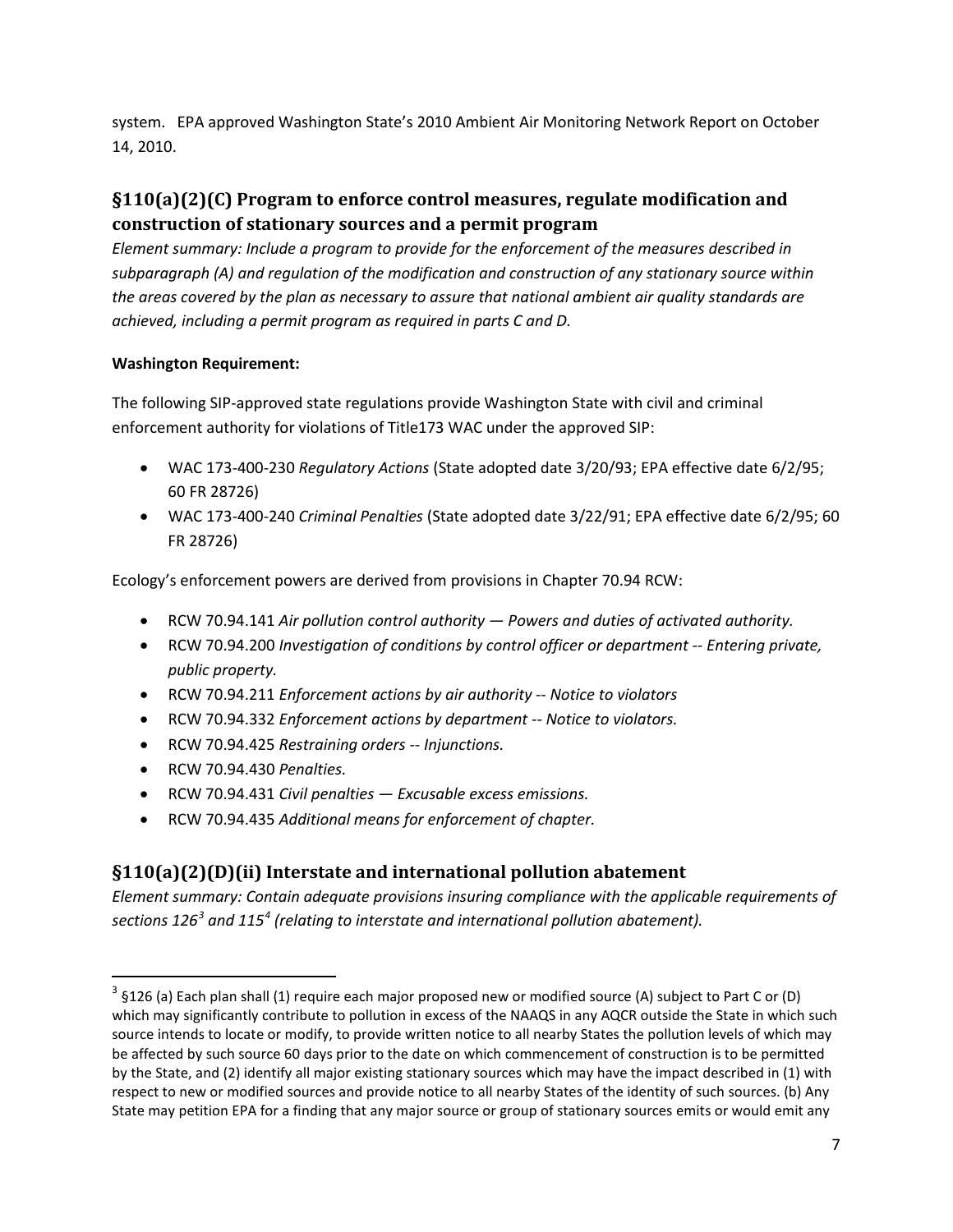#### **Washington Requirement:**

l

- The notification requirements of CAA section 126(a) pertain only to major proposed new or modified sources. As previously discussed, the major source PSD program in Washington is operated under a Federal Implementation Plan.
- Washington does not have any outstanding obligations under sections 126 or 115. Should the Administrator notify the state about an issue triggering the requirements under the section 110(a)(2)(H)(ii) to revise SIP, Washington has the authority and is required to comply with the requirements of the federal Clean Air Act (RCW 70.94.011).

## <span id="page-7-0"></span>**§110(a)(2)(E) Adequate personnel, funding and authority to carry out plan; comply with state boards; oversee local and regional governmental agencies.**

*Element summary: Provide (i) necessary assurances that the state (or, except where the Administrator deems inappropriate, the general purpose local government or governments, or a regional agency designated by the state or general purpose local governments for such purpose) will have adequate personnel, funding, and authority under state (and, as appropriate, local) law to carry out such implementation plan (and is not prohibited by any provision of federal or state law from carrying out such implementation plan or portion thereof);*

*(ii) requirements that the state comply with the requirements respecting state boards under section 128, and*

pollutant in violation of the prohibition of § 110(a)(2)(D)(ii) or this section. (c) Notwithstanding any permit which may have been granted by the State, it shall be a violation of this section and the plan - (1) for any major proposed new or modified source with respect to which a finding has been made under subsection (b) to be constructed or to operate in violation of this section and the prohibition of  $\S 110(a)(2)(D)(ii)$  or this section, or (2) for any major existing source to operate more than 3 months after such finding has been made. EPA may permit the continued operation of a source beyond the expiration of the 3-month period if the source complies with the emission limitations and compliance schedules as may be provided by EPA to bring about compliance with the requirements of § 110(a)(2)(D)(ii). Nothing shall be construed to preclude any such source from being eligible for an enforcement order under § 113(d) after the expiration of such period during which EPA has permitted continuous operation.

 $4\,$  § 115 (a) Whenever EPA, upon receipt of reports, surveys or studies from any duly constituted international agency has reason to believe that any pollutants emitted in the US cause or contribute to pollution which may reasonably be anticipated to endanger public health or welfare in a foreign country or whenever the Secretary of State requests it to do so, EPA shall give formal notification to the Governor of the State in which such emissions originate. (b) The EPA notice shall be deemed to be a finding under § 110(a)(2)(H)(ii) which requires a plan revision with respect to so much of the applicable plan as is inadequate to prevent or eliminate the endangerment. Any foreign country so affected by such emission of pollutants shall be invited to appear at any public hearing associated with any revision of the appropriate portion of the applicable plan. (c) This section shall apply only to a foreign country which EPA determines has given the US the same rights with respect to the prevention or control of air pollution occurring in that country. (d) Recommendations issued following any abatement conference conducted prior to CAA 1977 shall remain in effect with respect to any pollutant for which no NAAQS has been established under § 109 unless EPA, after consultation with all agencies, which were party to the conference, rescinds any such recommendation.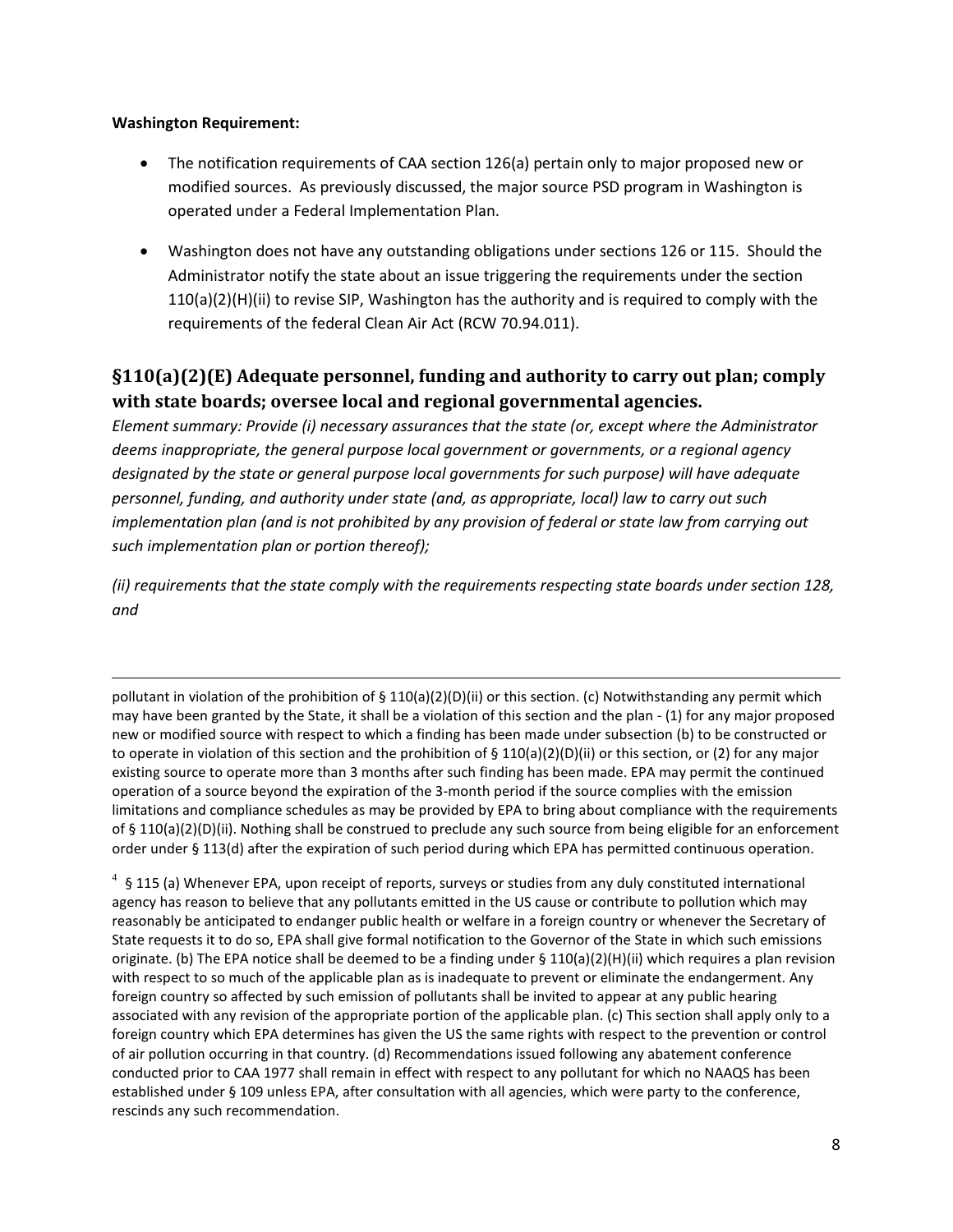*(iii) necessary assurances that, where the state has relied on a local or regional government, agency, or instrumentality for the implementation of any plan provision, the state has responsibility for ensuring adequate implementation of such plan provision.*

#### **Washington Requirement:**

(i) Chapter 43.21A RCW provides authority for the director to employ personnel necessary for administration of this chapter. Chapters 43.21A and 70.94 RCW provide for Ecology's rule-making authority. Ecology's Air Quality Program is funded through the following funding sources: the state General Fund, Section 105 of the CAA grant program, Air Operating Permit Account (permit fees from large industrial sources), and Air Pollution Control Account (permit fees for burning and annual fees for small industrial air pollution sources)<sup>[5](#page-8-0)</sup>. The funding is appropriated biennially by the state's Legislature.

Washington utilized the above authorities in developing SIP-approved rules and regulations, the EPA-approved monitoring program, and other documents and actions specified throughout this submittal.

(ii) The SIP-approved provisions of WACs 173-400-220 *Requirements for Board Members* and 173-400- 260 *Conflict of Interest* (State adopted date 3/22/91; EPA effective date 6/2/95; 60 FR 28726) provide that no state board or body which approves operating permits or enforcement orders, either in the first instance or upon appeal, shall be constituted of less than a majority of members who represent the public interest and who do not derive a significant portion of their income from persons subject to operating permits. State law also provides that any potential conflicts of interest by members of such board or body or the head of any executive agency with similar powers be adequately disclosed. <sup>[6](#page-8-1)</sup> See RCW 34.05.425 *Administrative Procedure Act*; RCW 42.17 *Public Disclosure Act*; RCW 70.94.100 *Composition of Local Air Authorities' Board; Conflict of Interest Requirements*.

SIP-approved WAC 173-400-240 *Criminal Penalties* (State adopted date 3/22/91; EPA effective date 6/2/95; 60 FR 28726) specifies that any person who knowingly fails to disclose a potential conflict of interest under RC[W 70.94.100](http://apps.leg.wa.gov/RCW/default.aspx?cite=70.94.100) is guilty of a gross misdemeanor, and upon conviction thereof shall be punished by a fine of not more than five thousand dollars.

(iii) Ecology works with other organizations and agencies and may enter into agreements allowing for implementation of the air pollution controls by another agency. However, RCW 70.94.370 states that no provision of this chapter or any recommendation of the state board or of any local or regional air pollution program is a limitation on the power of a state agency in the enforcement, or

ı

<span id="page-8-0"></span><sup>&</sup>lt;sup>5</sup> Also see "Department of Ecology Budget & Program Overview 2009-2011" at http://www.ecy.wa.gov/biblio/0901014.html.

<span id="page-8-1"></span> $\frac{1}{6}$ The Attorney General's legal opinion, State of Washington Title V program (full approval effective September 12, 2001, 66 FR 42439 (August 13, 2001), with a revision approved on January 2, 2003).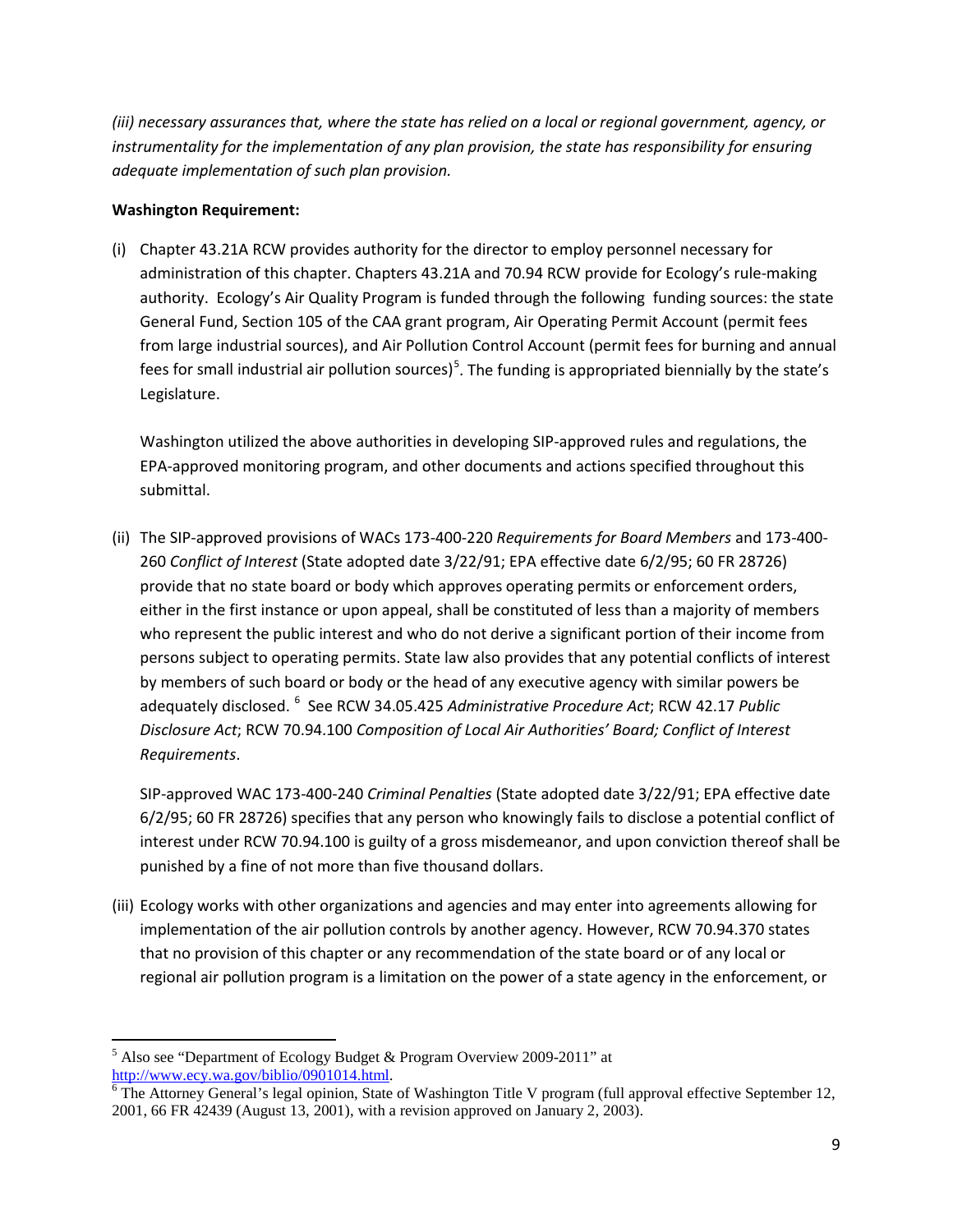administration of any provision of law which it is specifically permitted or required to enforce or administer.

## <span id="page-9-0"></span>**§110(a)(2)(F) Stationary source emissions monitoring and reporting system**

*Element summary: Require, as may be prescribed by the Administrator*

*(i) the installation, maintenance, and replacement of equipment, and the implementation of other necessary steps by owners or operators of stationary sources to monitor emissions from such sources, (ii) periodic reports on the nature and amounts of emissions and emissions-related data from such sources, and*

*(iii) correlation of such reports by the state agency with any emission limitations or standards established pursuant to this Act, which reports shall be available at reasonable times for public inspection.* 

### **Washington Requirement:**

Under the federally approved SIP listed below, Ecology is authorized to require sources to (i) install, maintain and replace equipment, (ii) monitor emissions, and (iii) submit reports for review by the agency. The requirements are implemented through permits and compliance orders issued under Chapter 70.94 RCW. As previously discussed, the major source PSD program in Washington is operated under a Federal Implementation Plan.

The following SIP-approved regulations address stationary source emissions monitoring and reporting system requirements of the infrastructure SIP:

- WAC 173-400-105 *Records, Monitoring, and Reporting* (State adopted date 9/20/93; EPA effective date 6/2/95; 60 FR 28726)
- WAC 173-400-110 *New Source Review (NSR)* (State adopted date 3/22/91; EPA effective date 6/2/95; 60 FR 28726)
- WAC 173-400-112 *Requirements for New Sources in Nonattainment Areas*(State adopted date 3/22/91; EPA effective date 6/2/95; 60 FR 28726)
- WAC 173-400-113 *Requirements for New Sources in Attainment or Unclassifiable Areas* (State adopted date 3/22/91; EPA effective date 6/2/95; 60 FR 28726)

## <span id="page-9-1"></span>**§110(a)(2)(G) Authority to declare air pollution emergency and notify public**

*Element summary: Provide for authority comparable to that in section 303 and adequate contingency plans to implement such authority.*

### **Washington Requirement:**

State statutes providing for the air pollution emergency response authority are located in RCW 70.94.710 through 70.94.730. Washington's Emergency Episode Plan is contained in WAC 173-435 (State effective date 1/3/89; EPA effective date 1/15/1993; 58 FR 4578.)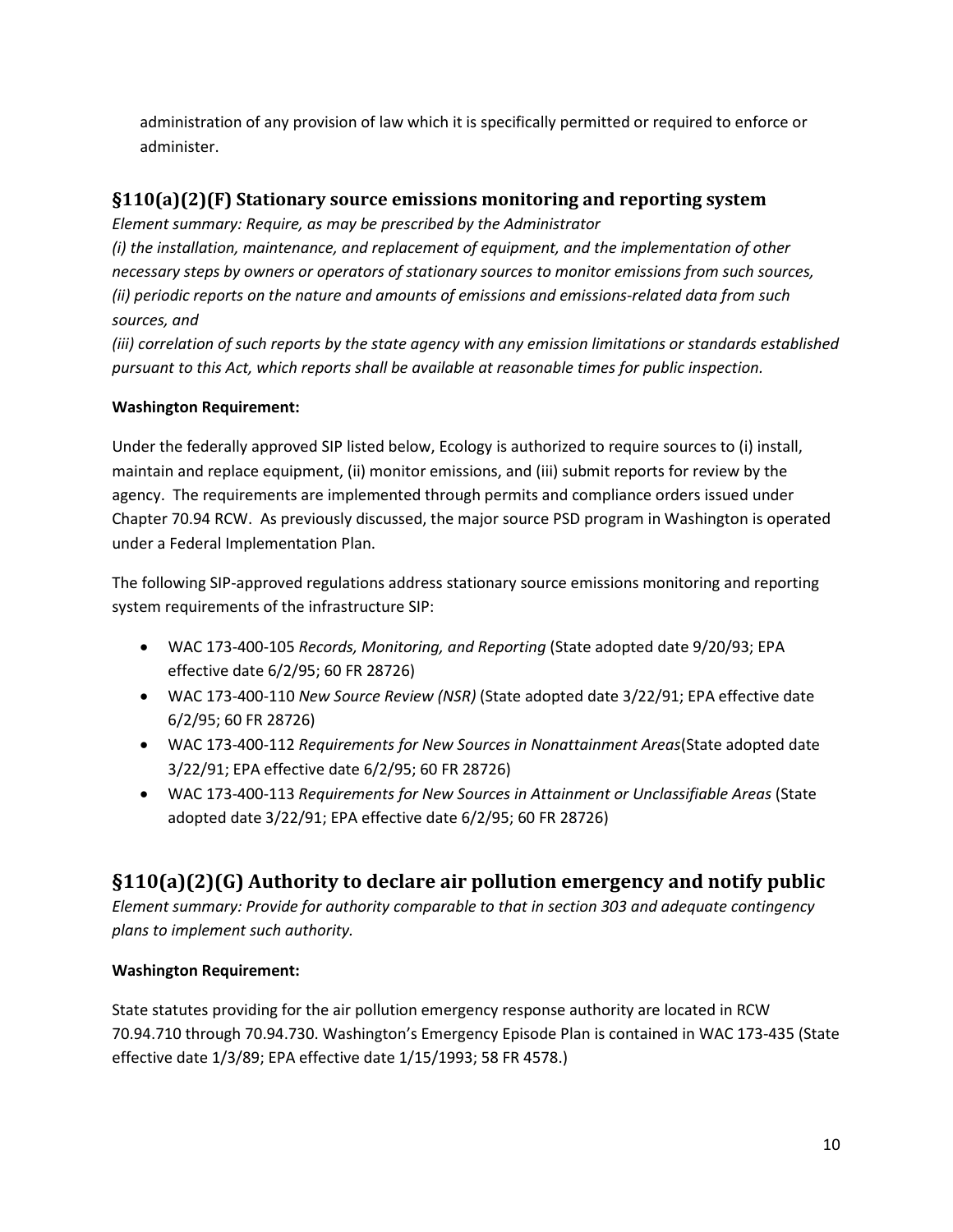Ecology's existing Emergency Episode Plan provisions are consistent with EPA's regulatory requirements for the 1997 8-hour ozone NAAQS. In particular, the significant harm level for ozone under the SIP approved WAC 173-435 is identical to the level contained in 40 CFR 51.151.

## <span id="page-10-0"></span>**§110(a)(2)(H) Future SIP revisions**

*Element summary: Provide for revision of such plan*

*(i) from time to time as may be necessary to take account of revisions of such national primary or secondary ambient air quality standard or the availability of improved or more expeditious methods of attaining such standard, and* 

*(ii) except as provided in paragraph (3)(C), whenever the Administrator finds on the basis of information available to the Administrator that the plan is substantially inadequate to attain the national ambient air quality standard which it implements, or to otherwise comply with any additional requirements established under this Act.* 

#### **Washington Requirement:**

Under the Washington Clean Air Act (RCW 70.94[7\)](#page-10-2), Ecology has the authority to promulgate rules and regulations to maintain and protect Washington's air quality and to comply with the federal requirements, including revisions of NAAQS, SIPs, and responding to EPA's findings.

RCW 70.94.510 specifies Washington's policy to cooperate with the federal government in order to coordinate and take necessary actions to secure to the state the benefits of the federal clean air act.

Washington utilized the above authority in developing SIP-approved rules and regulations specified throughout this submittal. This and other SIP submittals are the result of Washington's ability to provide for SIP revisions as specified in CAA.

## <span id="page-10-1"></span>**§110(a)(2)(J) §121 consultation; §127 public notification; and PSD and visibility protection**

*Element summary: Meet the applicable requirements of section 121 (relating to consultation), meet the applicable requirements of section 127 (relating to public notification), meet the applicable requirements of … part C (relating to prevention of significant deterioration of air quality and visibility protection).*

 $\overline{\phantom{0}}$ <sup>7</sup> RCW 70.94.011. *Declaration of public policies and purpose.*

<span id="page-10-2"></span><sup>&</sup>quot;It is declared to be the public policy to preserve, protect, and enhance the air quality for current and future generations. Air is an essential resource that must be protected from harmful levels of pollution. Improving air quality is a matter of statewide concern and is in the public interest. It is the intent of this chapter to secure and maintain levels of air quality that protect human health and safety, including the most sensitive members of the population, to comply with the requirements of the federal clean air act, to prevent injury to plant, animal life, and property, to foster the comfort and convenience of Washington's inhabitants, to promote the economic and social development of the state, and to facilitate the enjoyment of the natural attractions of the state."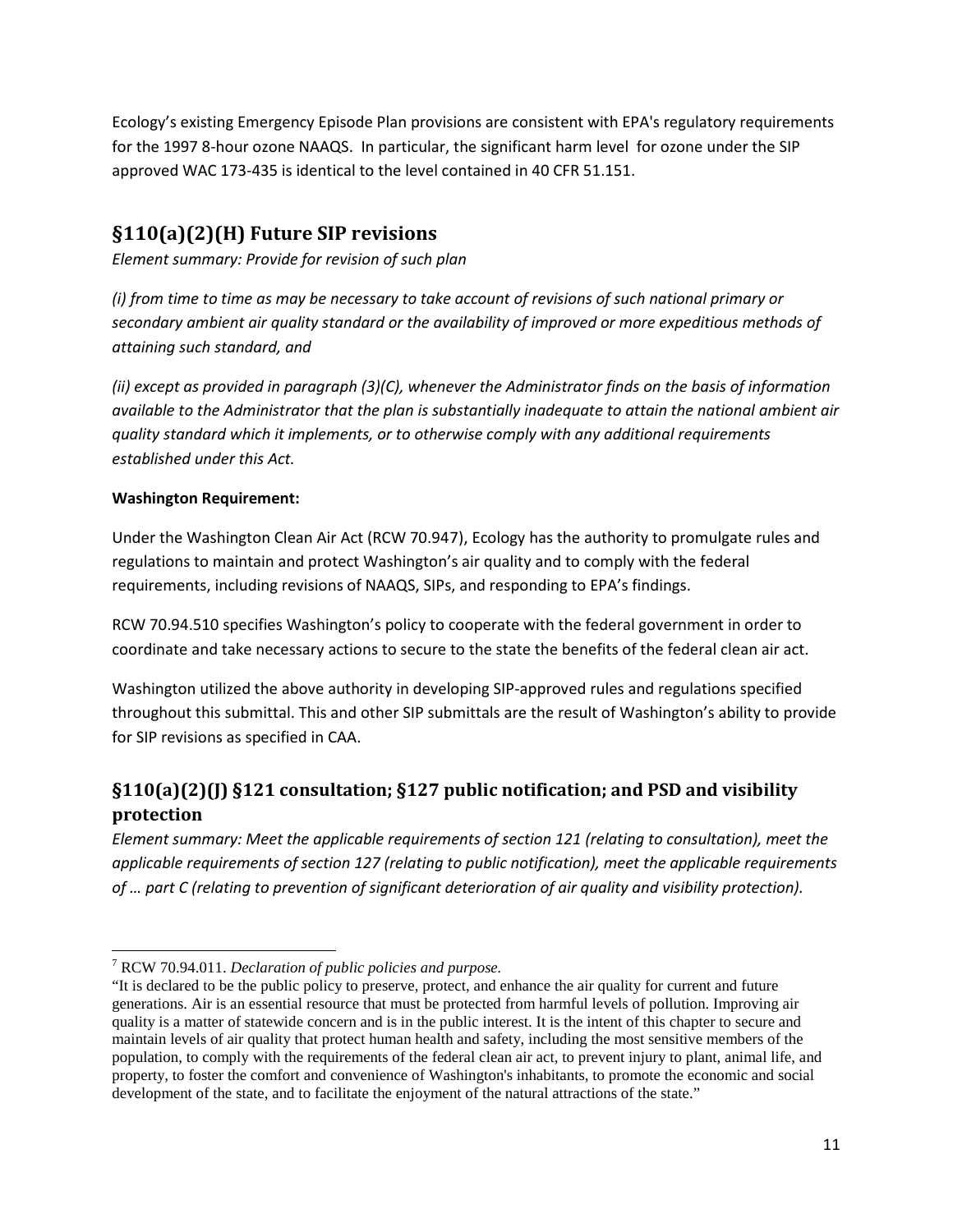#### **Washington Requirement:**

The public involvement process is codified in SIP-approved WAC 173-400-171 *Public involvement* (State effective date 9/20/93; EPA effective date 6/2/95; 60 FR 28726).

Section 70.94.141(10)RCW authorizes Ecology to advise, consult, cooperate and contract with agencies and departments and the educational institutions of the state, other political subdivisions, industries, other states, interstate or interlocal agencies, and the United States government, and with interested persons or groups. After drafting a plan for regulating emissions such as a State Implementation Plan revision, Ecology or local air authority responsible for the plan development must issue a public notice informing the residents and affected parties of the proposed changes. The public and all interested parties are then provided with an opportunity to review and comment on the proposal and participate in public hearing(s). In addition to the formal public involvement procedures, Ecology often hosts workshops or creates advisory committees to solicit input from the affected stakeholders.

Additional statutory authorities and requirements for consultation and public involvement are found in the RCW 34.05 *Administrative Procedure Act*; RCW 42.30 *Open public meetings act; and* RCW 70.94.240 *Air pollution control advisory council.* 

Every calendar year, Ecology publishes on-line an *Ambient Air Monitoring Network Report* informing the public whether a NAAQS is exceeded or was exceeded during the preceding calendar year. EPA approved Ecology's *2010 Ambient Air Monitoring Network Report* on October 14, 2010.

The Action Procedures under WAC 173-435-050 (State effective date 1/3/89; EPA effective date 1/15/93; 58 FR 4578) provide public warnings during periods of adverse air quality. In addition to these SIP measures, Ecology uses the Washington Air Quality Advisory (WAQA) tool for informing people about the health effects of air pollution. The public can access up-to-date WAQA information on-line at [https://fortress.wa.gov/ecy/enviwa/Default.htm.](https://fortress.wa.gov/ecy/enviwa/Default.htm)

As previously discussed, the major source PSD program in Washington is operated under a Federal Implementation Plan (FIP). The ongoing review of new major sources under the permitting program (PDS FIP) and the long-term Regional Haze program address visibility protection requirements. SIPapproved visibility protection regulations are found in WAC 173-400-15 (State effective date 13/22/91; EPA effective Date 6/2/95; 60 FR 28726). In 2003 EPA approved Ecology's 1999 Visibility Plan (68 FR 34821). The most current visibility protection requirements are included in Washington's Regional Haze SIP submitted to EPA in 2010.

### <span id="page-11-0"></span>**§110(a)(2)(K) Air quality modeling / data**

*Element summary: Provide for: (i) the performance of such air quality modeling as the Administrator may prescribe for the purpose of predicting the effect on ambient air quality of any emissions of any air pollutant for which the Administrator has established a national ambient air quality standard, and (ii) the submission, upon request, of data related to such air quality modeling to the Administrator.*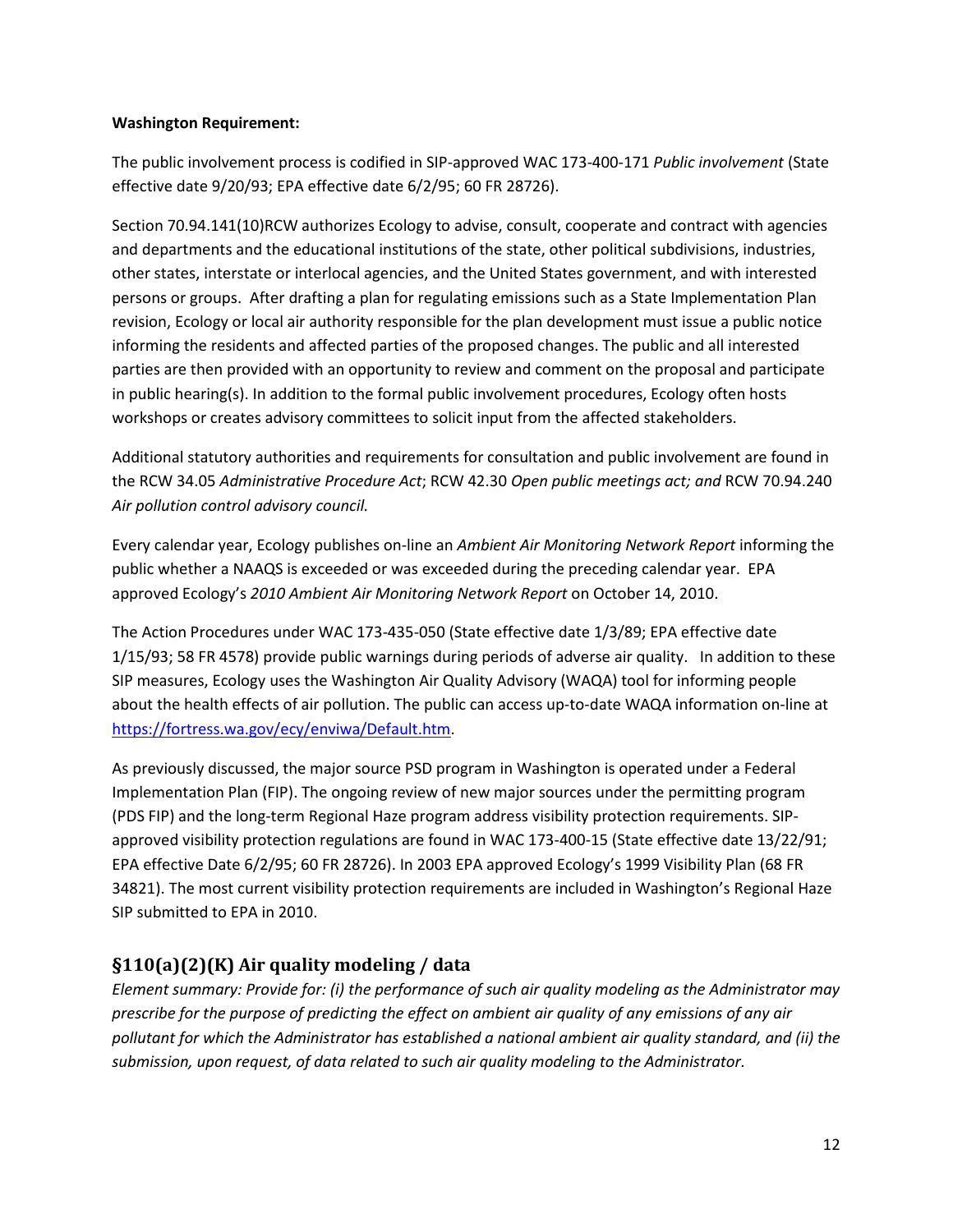#### **Washington Requirement:**

In accordance with the SIP-approved minor source NSR permitting provisions in WAC 173-400-110, -112, and -113 (State adopted date 3/22/91; EPA effective date 6/2/95; 60 FR 28726), modeling work and estimates of pollutant concentrations in the ambient air are based on EPA's guidance and latest methodologies and techniques and are compliant with the requirements specified in 40 CFR 51, Appendix W (Guideline on Air Quality Models).

Ecology provided modeling data to EPA to support redesignation request for the Portland – Vancouver interstate ozone nonattainment area for the 1-hour ozone NAAQS. EPA redesignated the area and approved Maintenance plan for it on May 19, 1997 (62 FR 27204).

In addition, Ecology does modeling work for the major source PSD program under the delegation agreement (see response to  $$110(a)(2)(A)$  above). The protocol to do the dispersion modeling is provided to EPA for review and comment. The final modeling results are shared with EPA as part of the permit applications (for PSD projects) and upon request for other new source review projects.

Washington's Clean Air Act (specifically RCW 70.94.011 *Declaration of public policies and purpose* and RCW 70.94.510 *Policy to cooperate with federal government*) directs Ecology to cooperate with the federal government in order to coordinate and implement federal and state clean air acts, which would include the submission of data related to air quality modeling to the Administrator.

### <span id="page-12-0"></span>**§110(a)(2)(L) Major stationary source permitting fees**

*Element summary: Require the owner or operator of each major stationary source to pay to the permitting authority, as a condition of any permit required under this Act, a fee sufficient to cover*

*(i) the reasonable costs of reviewing and acting upon any application for such a permit, and* 

*(ii) if the owner or operator receives a permit for such source, the reasonable costs of implementing and enforcing the terms and conditions of any such permit (not including any court costs or other costs associated with any enforcement action), until such fee requirement is superseded with respect to such sources by the Administrator's approval of a fee program under title V.* 

#### **Washington Requirement:**

Ecology collects permitting fees for new source review (WAC 173-400-455). The fees are to support the permitting (new source review) of new major and minor air pollution sources. The fee regulation is not part of the SIP and is periodically revised to reflect actual permitting cost experience.

State law includes a source registration program (RCW 70.94.151, codified in regulation as WAC 173- 400-099 through 104) which includes the collection of fees (listed in WAC 173-400-455) to support the agency's costs to determine compliance with emission limitations and enforcement of violations of those limitations. The registration program is not included in the SIP.